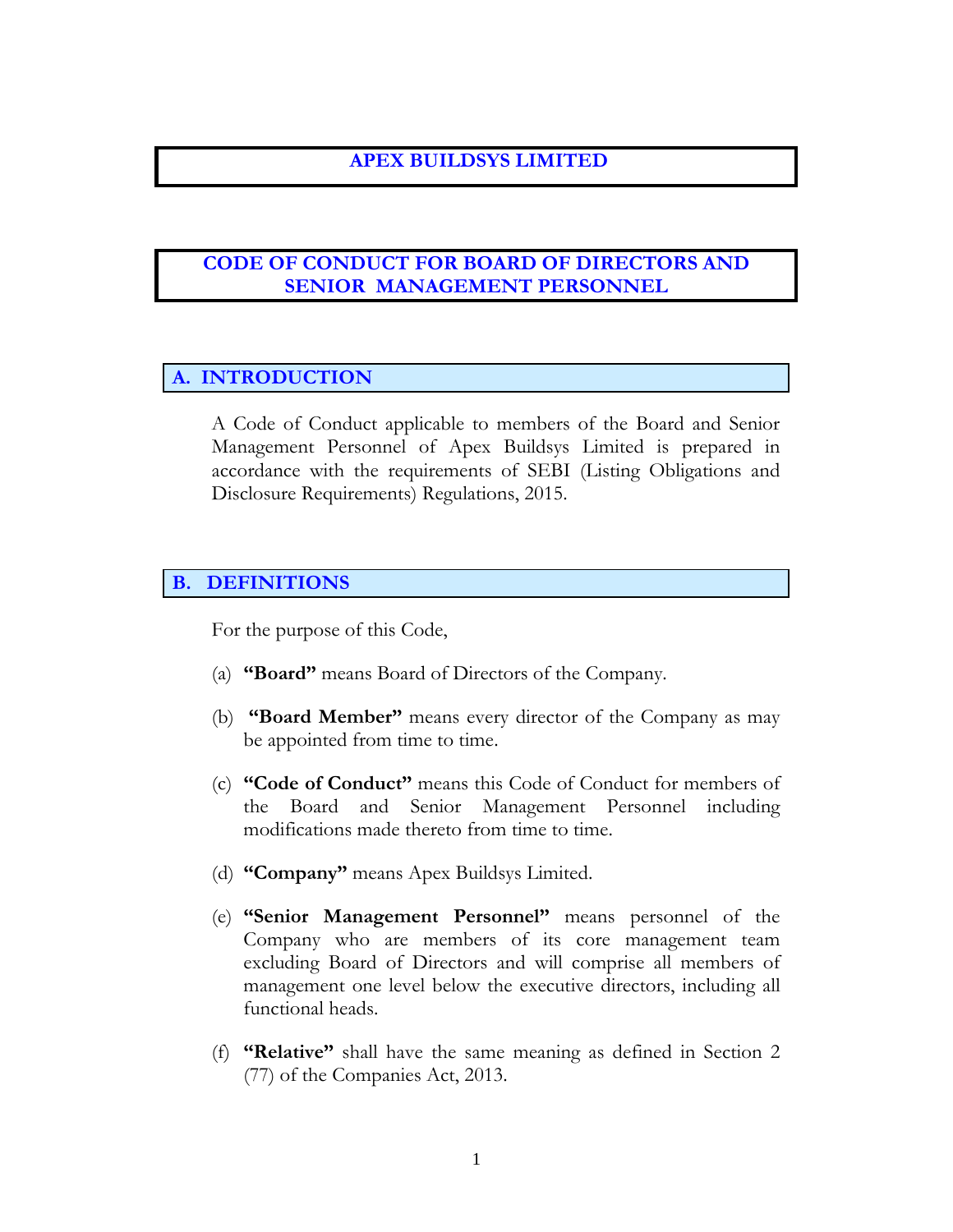# **C. APPLICABILITY**

This Code shall be applicable to the following persons:

- (a) All whole-time Directors including Chairman of the Company
- (b) All Directors or part-time Directors
- (c) All personnel of the Company who are members of its core management team and will comprise of all members of management one level below the executive directors, including all functional heads.

#### **D. PRUDENT CONDUCT AND BEHAVIOR**

Each Board Member and Senior Management Personnel should seek to use due care in the performance of his/her duties, be loyal to the Company, act in good faith and in a manner such Board Member or Senior Management Personnel reasonably believe to be not opposed to the best interests of the Company. A Board Member should seek to also:-

- (a) make reasonable efforts to attend Board and Committee meetings;
- (b) dedicate time and attention to the Company;
- (c) seek to comply with all applicable laws, regulations, confidentiality obligations and corporate policies of the Company;
- (d) act in the best interest of and fulfill their fiduciary obligations to company's shareholders;
- (e) use due care and diligence in performing their duties of office and in exercising their powers attached to that office.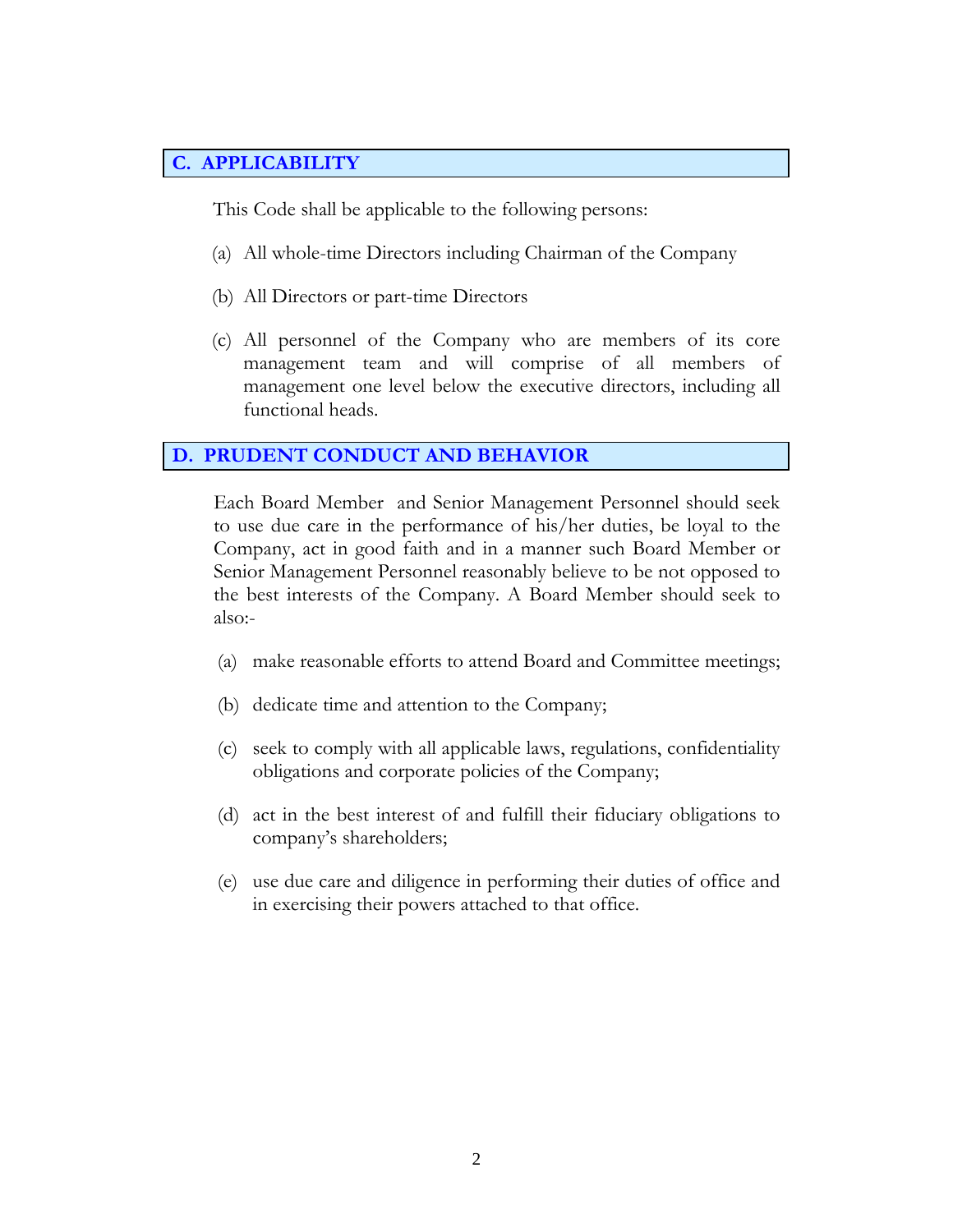#### **E. BUSINESS OPPORTUNITIES**

In carrying out their duties and responsibilities, Board Member and Senior Management Personnel should avoid:

- (a) appropriating corporate business opportunities for themselves that are discovered through the use of Company property or information or their position as Board Member;
- (b) using Company property or information or their position as Board Member or Senior Management Personnel for personal gain; and
- (c) competing with the Company.

A corporate business opportunity is an opportunity (1) which is in the Company's line of business or proposed expansion or diversification (2) which the Company is financially able to undertake and (3) which may be of interest to the Company. A Board Member or Senior Management Personnel who learn of such a corporate business opportunity and who wish to avail of, it should disclose such opportunity to the Company's Board of Directors. If the Board of Directors determines that the Company does not have an actual or expected interest in such opportunity, then, and only then, may the Board Member or Senior Management Personnel avail of it, provided that the Board Member or Management Personnel have not wrongfully utilized the Company's resources in order to acquire such opportunity.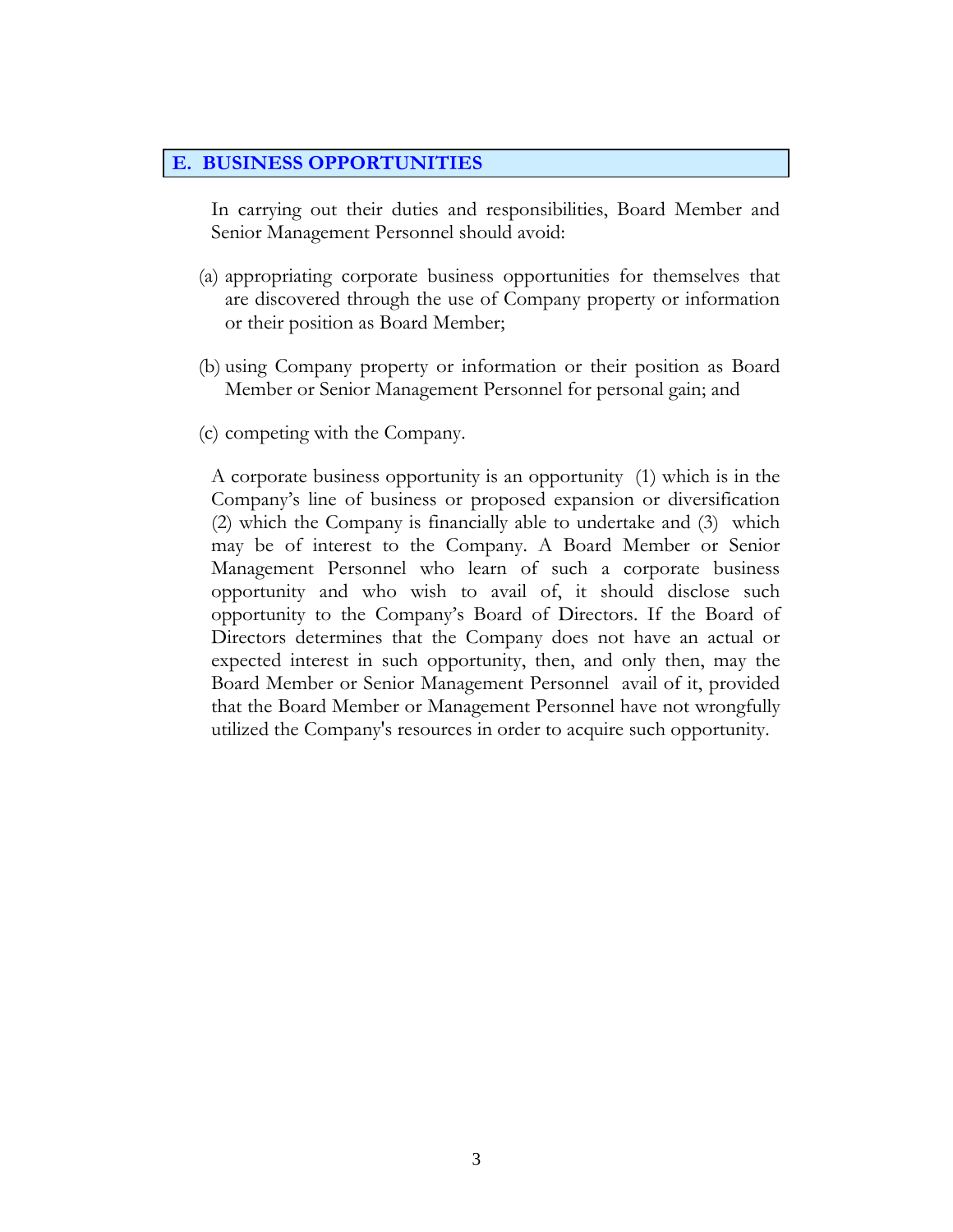## **F. CONFLICT OF INTEREST**

Directors must promptly disclose to the Company potential conflicts of interest regarding any matters concerning the Company. A "conflict of interest" can occur when:

- (a) A director's personal interest is adverse to or may appear to be adverse to the interests of the Company as a whole.
- (b) A director or his/her relative receives improper personal benefits as a result of his/her position as a director of the Company.

 Explanation: The expression Relatives in this Code means Dependant parents, brothers, sisters, spouse, children, daughters-in-law and sonsin-law, to more or less fall in line with the definition of this term in Accounting Standard 18 prescribed by the Institute of Chartered Accountants of India.

As illustrations only and being not exhaustive, some of the usual instances of conflicts of interest which directors should avoid, are listed below:

## **(i) Relationship of Company with Third Parties**

Directors shall not receive a personal benefit from a person or an entity, which is seeking to do business or to retain business with the Company. They shall not participate in any decision making process involving another entity in which they have direct or indirect interest.

## **(ii) Compensation from Non- Company sources**

Directors shall not accept compensation (in any form) for services performed for the Company from any source other than the Company.

## **(iii) Gifts**

Directors shall not offer, give or receive gifts from persons or entities dealing with the Company, where any such gift is perceived as intended directly or indirectly, to influence any business decision. Gifts given to suppliers or customers or received from suppliers or customers should be appropriate to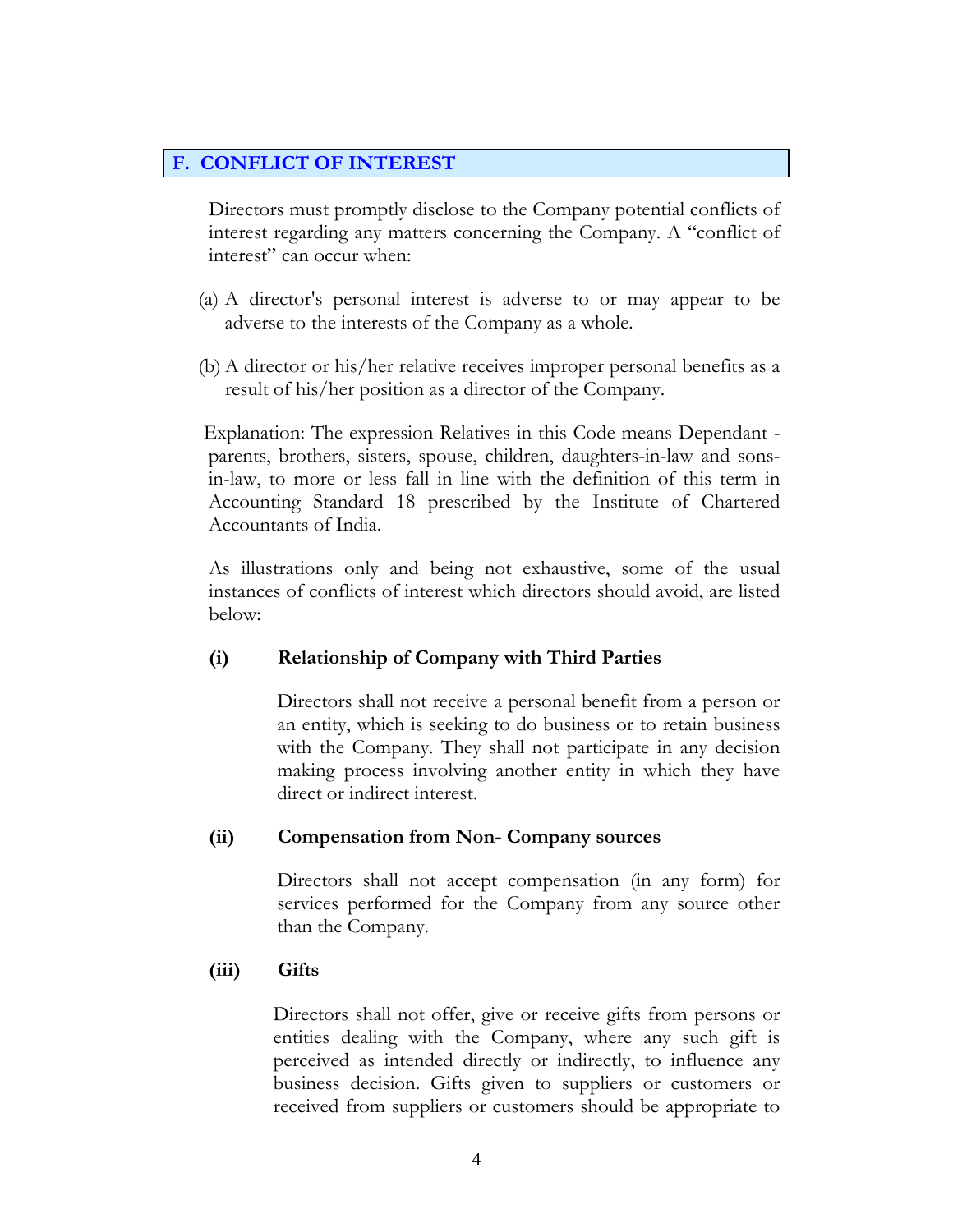the circumstances and should not be of a kind that can create an appearance of impropriety. It is particularly clarified that gifts given or received on festive occasions consistent with the accepted business practices and which cannot be reasonably construed as payment or consideration for influencing or rewarding a particular decision or action, should not violate this Code.

Each Board Member or Senior Management Personnel should endeavor to avoid having his or her private interests interfere with (i) the interests of the Company or (ii) his or her ability to perform his or her duties and responsibilities objectively and effectively. Board Members and Senior Management Personnel should avoid receiving or permitting members of their immediate family to receive, improper personal benefits from the Company including loans from or guarantees of obligations by the Company. A Board Member should make a full disclosure to the entire Board of any transaction or relationship that such a Board Member reasonably expects could give rise to an actual conflict of interest with the Company and seek the Board's authorization to pursue such transactions or relationships.

#### **G. COMPANY PROPERTY**

In carrying out their duties and responsibilities, Board Member and/or Senior Management Personnel should endeavor to ensure that management is causing the Company's assets, proprietary information and resources to be used by the Company and its employees only for legitimate business purposes of the Company.

#### **H. CONFIDENTIAL INFORMATION**

Board Member and/or Senior Management Personnel should maintain the confidentiality of information entrusted to them in carrying out their duties and responsibilities except where disclosure is approved by the Company or legally mandated or if such information is in the public domain.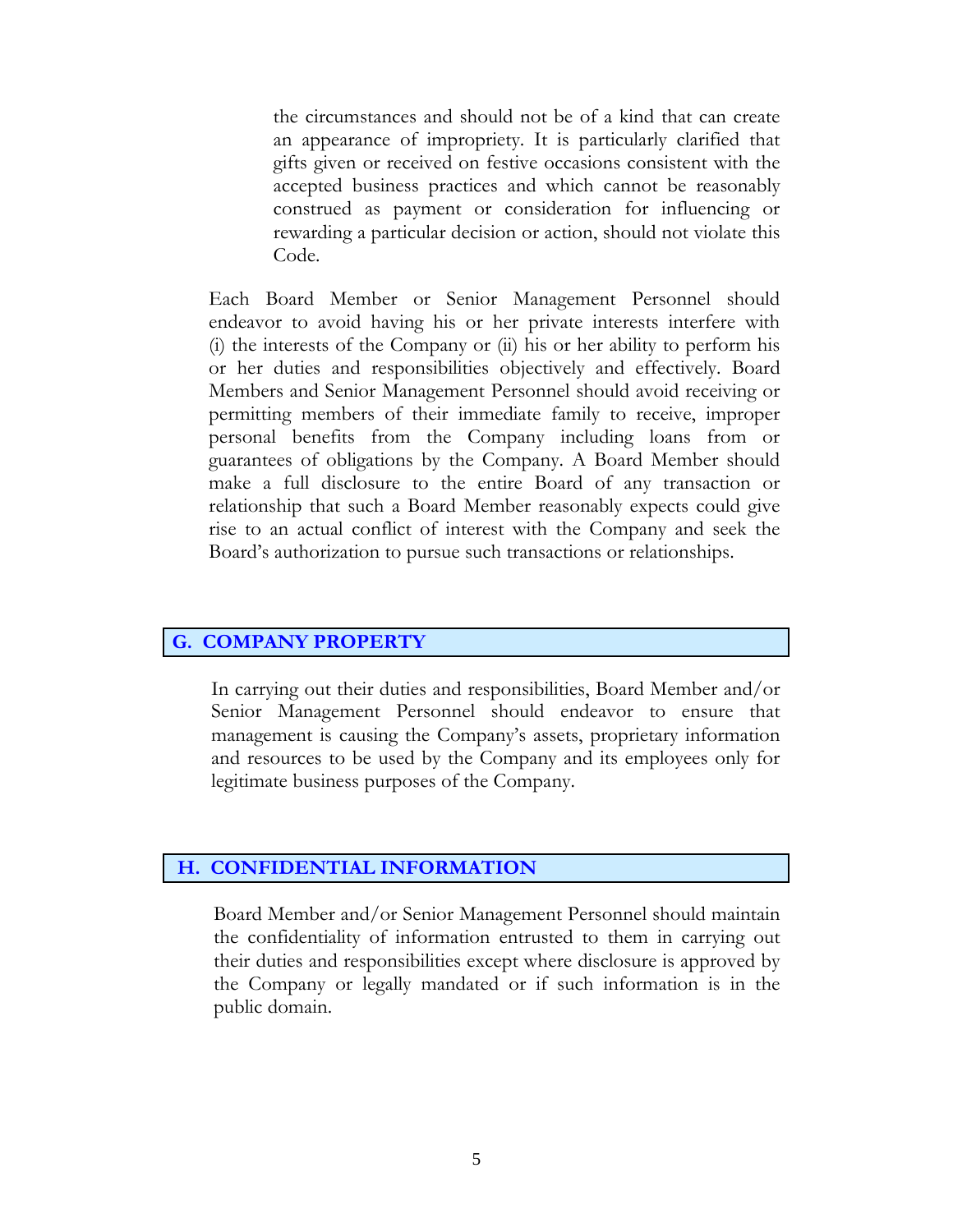The Company's confidential and proprietary information shall not be inappropriately disclosed or used for the personal gain or advantage of any Board Member and/or Senior Management Personnel other than the Company. These obligations apply not only during a Board Member's term, but thereafter as well.

# **I. FAIR DEALING**

In carrying out their duties and responsibilities, Board Member and Senior Management Personnel should endeavor to deal fairly and should promote fair dealing by the Company, its employees and agents, with customers, suppliers and employees.

Board Member and Senior Management Personnel should not seek to take unfair advantage of the Company through manipulation, concealment, abuse of privileged information, misrepresentation of material facts or any other unfair dealing.

#### **COMPLIANCE WITH LAWS AND REGULATIONS**

In carrying out their duties and responsibilities, Board Member and Senior Management Personnel should comply and endeavor to ensure that the management is causing the Company to comply with applicable laws, rules and regulations. In addition, if any Board Member and/or Senior Management Personnel becomes aware of any information that he or she believes constitutes evidence of a material violation of any securities or other laws, rules or regulations applicable to the Company or the operation of its business, by the Company, any employee or another Board Member, then such Board Member and/or Senior Management Personnel should bring such information to the attention of Managing Director of the Company.